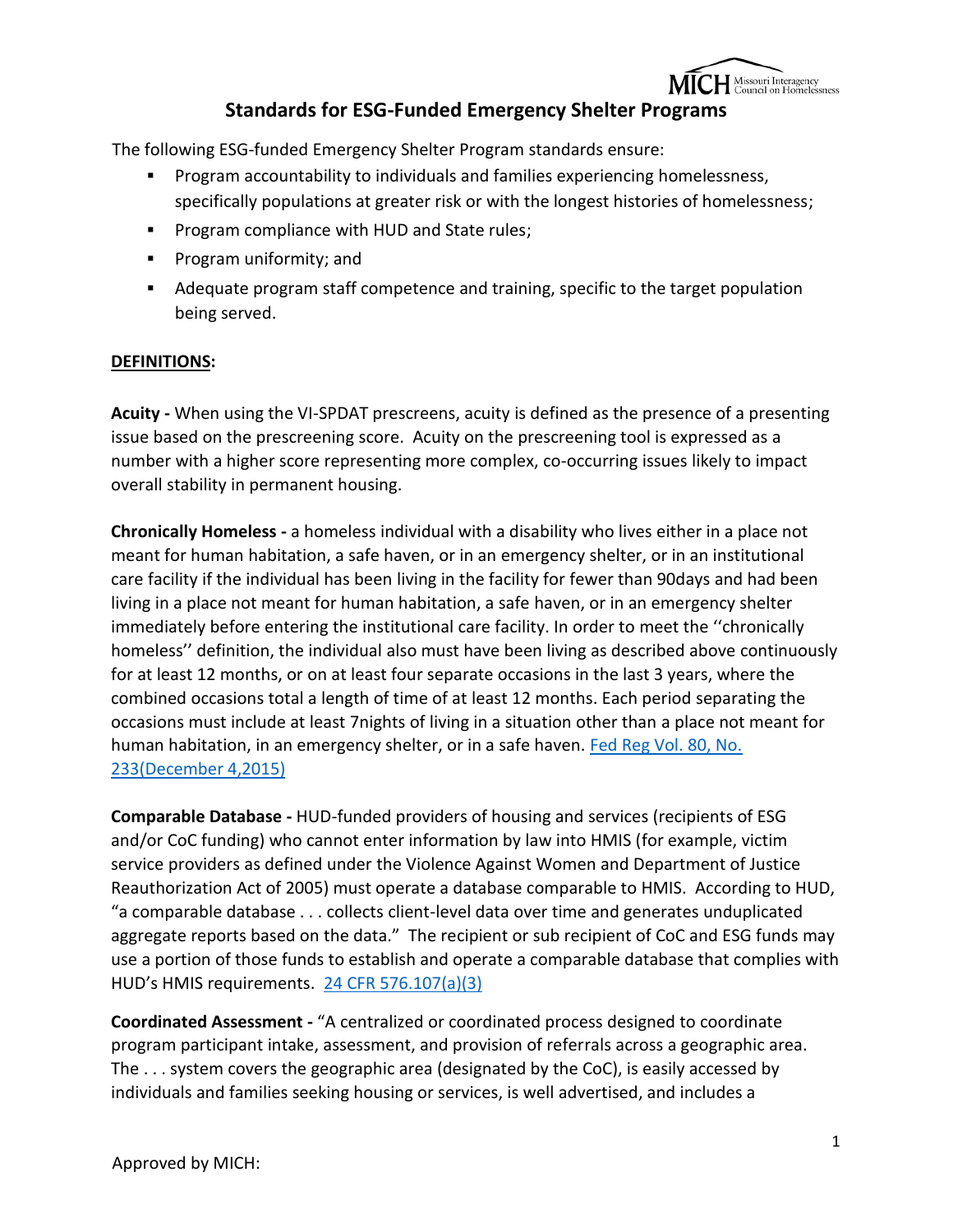

comprehensive and standardized assessment tool" (24 CFR 578.3). CoC's have ultimate responsibility to implement coordinated assessment in their geographic area. [24 CRF 57.400\(d\)](https://www.ecfr.gov/cgi-bin/text-idx?SID=367b6ed429c573be45e284083284d774&mc=true&node=pt24.3.576&rgn=div5#se24.3.576_1400)

**Developmental Disability -** As defined in section 102 of the Developmental Disabilities Assistance and Bill of Rights Act of 2000 (42 U.S.C. 15002): (1) A severe, chronic disability of an individual that (i) is attributable to a mental or physical impairment or combination of mental and physical impairments; (ii) is manifested before the individual attains age 22; (iii) is likely to continue indefinitely; (iv) results in substantial functional limitations in three or more of the following major life activities: (a) self-care; (b) receptive and expressive language; (c) learning; (d) mobility; (e) self-direction; (f) capacity for independent living; (g) economic self-sufficiency; (v) reflects the individual's need for a combination and sequence of special, interdisciplinary, or generic services, individualized supports, or other forms of assistance that are of lifelong or extended duration and are individually planned and coordinated. (2) an individual from birth to age 9, inclusive, who has a substantial developmental disability or specific congenital or acquired condition, may be considered to have a developmental disability without meeting three or more of the criteria in (1)(i) through (v) of the definition of "developmental disability" in this definition if the individual, without services or supports, has a high probability of meeting these criteria later in life. [24 CFR 578.3](https://www.ecfr.gov/cgi-bin/text-idx?SID=cad89570b93274f804640f67a1fd5604&mc=true&node=se24.3.578_13&rgn=div8)

**Disabling Condition -** According to HUD: (1) a condition that: (i) is expected to be of indefinite duration; (ii) substantially impedes the individual's ability to live independently; (iii) could be improved by providing more suitable housing conditions; and (iv) is a physical, mental, or emotional impairment, including an impairment caused by alcohol or drug abuse, posttraumatic stress disorder, or brain injury; or a developmental disability, as defined above; or the disease of Acquired Immunodeficiency Syndrome (AIDS) or any conditions arising from AIDS, including infection with the Human Immunodeficiency Virus (HIV). [24 CFR 583.5](https://www.ecfr.gov/cgi-bin/text-idx?SID=cad89570b93274f804640f67a1fd5604&mc=true&node=se24.3.583_15&rgn=div8)

**Diversion -** Diversion is a strategy to prevent homelessness for individuals seeking shelter or other homeless assistance by helping them identify immediate alternate housing arrangements and, as necessary, connecting them with services and financial assistance to help them return to permanent housing. Diversion practices and programs help reduce the number of people becoming homeless and the demand for shelter beds.

**Family -** A family includes, but is not limited to the following, regardless of actual or perceived sexual orientation, gender identity, or marital status: (1) a group of persons residing together, and such group includes, but is not limited to: (i) a family with or without children (a child who is temporarily away from the home because of placement in foster care is considered a member of the family); (ii) an elderly family; (iii) a near-elderly family; (iv) a disabled family; (v) a displaced family; and (vi) the remaining member of a tenant family. [24 CFR 576.2](https://www.ecfr.gov/cgi-bin/text-idx?SID=85fb5fbf128feb815a8786fbfa36d7cd&mc=true&node=pt24.1.5&rgn=div5#se24.1.5_1403)

# **Homeless -**

*Category 1:* an individual or family who lacks a fixed, regular, and adequate nighttime residence, meaning: (i) an individual or family with a primary nighttime residence that is a public or private place not designed for or ordinarily used as a regular sleeping accommodation for human beings, including a car, park, abandoned building, bus or train station, airport, or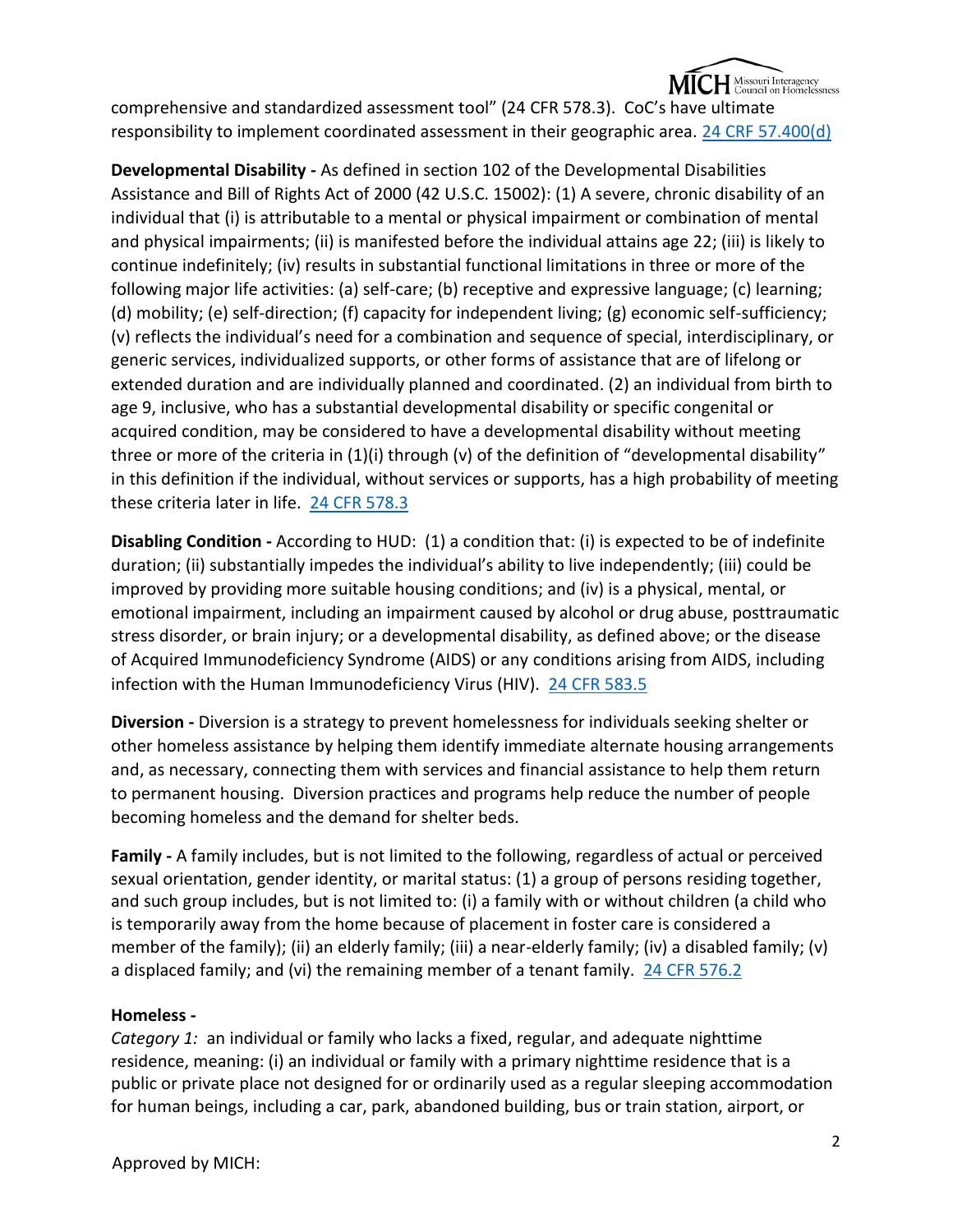

camping ground; (ii) an individual or family living in a supervised publicly or privately operated shelter designated to provide temporary living arrangements (including congregate shelters, transitional housing, and hotels and motels paid for by charitable organizations or by Federal, State, or local government programs for low-income individuals); or (iii) an individual who exits an institution where he/she resided for 90 days or less and who resided in an emergency shelter or place not meant for human habitation immediately before entering that institution;

*Category 2:* an individual or family who will immediately lose their primary nighttime residence, provided that: (i) the primary nighttime residence will be lost within 14 days of the date of application for homeless assistance; (ii) no subsequent residence has been identified; and (iii) the individual or family lacks the resources or support networks (e.g. family, friends, faith-based or other social networks) needed to obtain other permanent housing; or

*Category 4:* any individual or family who: (i) is fleeing, or attempting to flee, domestic violence, dating violence, sexual assault, stalking, or other dangerous or life-threatening conditions that relate to violence against the individual or family member, including a child, that has either taken place within the individual's or family's primary nighttime residence; (ii) had no other residence; and (iii) lacks the resources or support networks (e.g. family, friends, and faith-based or other social networks) to obtain other permanent housing. [24 CFR 576.3](https://www.ecfr.gov/cgi-bin/text-idx?SID=367b6ed429c573be45e284083284d774&mc=true&node=pt24.3.576&rgn=div5#se24.3.576_12)

**Housing First -** A national best practice model that quickly and successfully connects individuals and families experiencing homelessness to permanent housing without preconditions such as sobriety, treatment compliance, and service and/or income requirements. Programs offer supportive services to maximize housing stability to prevent returns to homelessness rather than meeting arbitrary benchmarks prior to permanent housing entry.

**Prevention and Diversion Screening Tool -** A tool used to reduce entries into the homeless service system by determining a household's needs upon initial presentation to shelter or other emergency response organization. This screening tool gives programs a chance to divert households by assisting them to identify other permanent housing options and, if needed, providing access to mediation and financial assistance to remain in housing.

**VI-SPDAT (Vulnerability Index-Service Prioritization Decision Assistance Tool) -** An evidencebased tool used to determine initial acuity and set prioritization and intervention for permanent housing placement.

**Fair Housing Act**- It is illegal to discriminate in the sale or rental of housing, including against individuals seeking a mortgage or housing assistance, or in other housing-related activities. The Fair Housing Act prohibits this discrimination because of race, color, national origin, religion, sex, familial status, and disability.

[https://www.hud.gov/program\\_offices/fair\\_housing\\_equal\\_opp/fair\\_housing\\_rights\\_and\\_oblig](https://www.hud.gov/program_offices/fair_housing_equal_opp/fair_housing_rights_and_obligations) [ations](https://www.hud.gov/program_offices/fair_housing_equal_opp/fair_housing_rights_and_obligations)

**Equal Access Rule -** The U.S. Department of Housing and Urban Development's guidance on the Equal Access Rule, which requires that programs receiving HUD funding be available to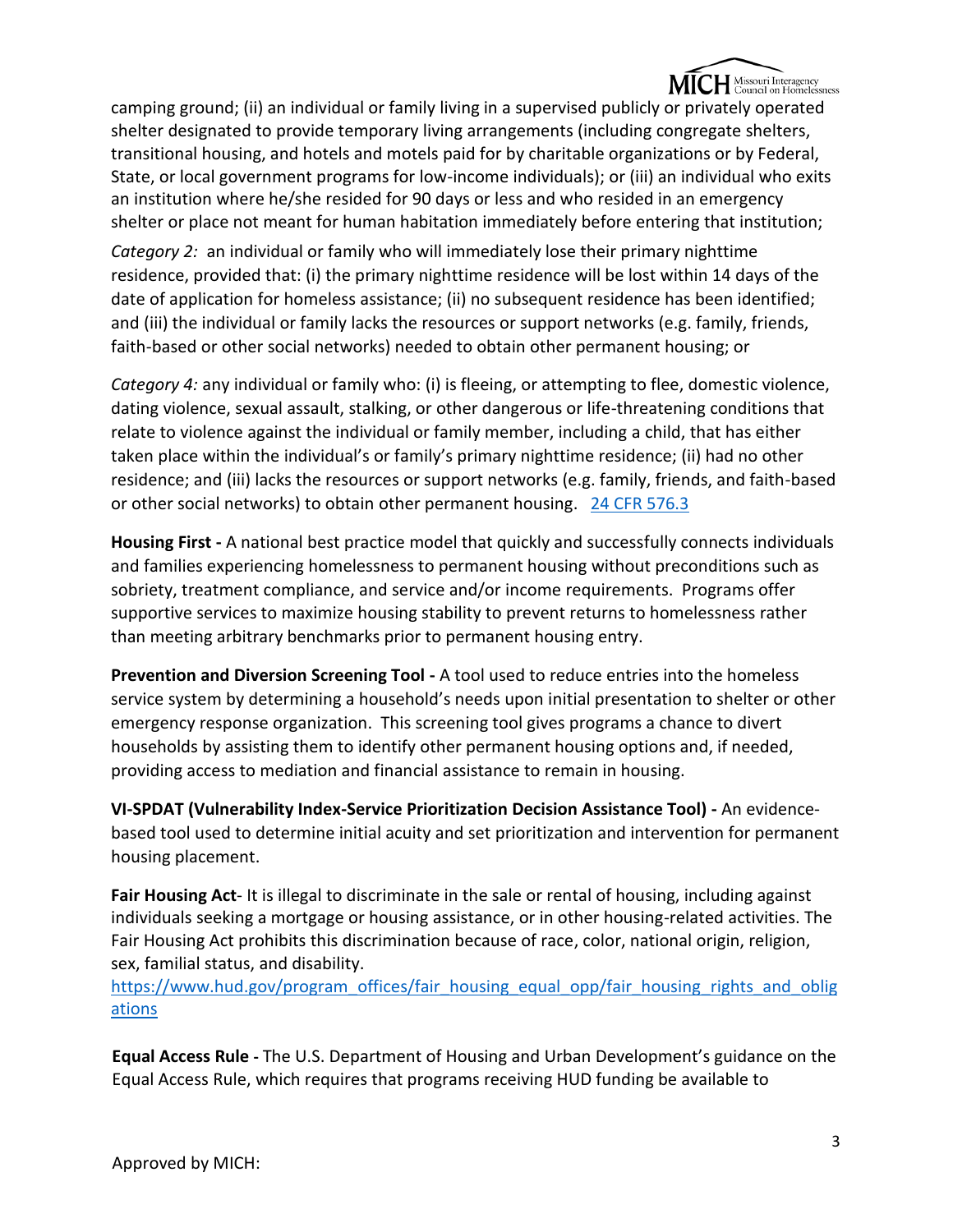

individuals and families "without regard to actual or perceived sexual orientation, gender identity, or marital status."

<https://www.govinfo.gov/content/pkg/FR-2016-09-21/pdf/2016-22589.pdf>

# **PERSONNEL**

**STANDARD:** The program shall adequately staff services with qualified personnel to ensure quality of service delivery, effective program administration, and the safety of program participants.

## **CRITERIA:**

- 1. The organization selects employees and/or volunteers with adequate and appropriate knowledge, experience, and stability for working with individuals and families experiencing homelessness and/or other issues that place individuals and families at risk of homelessness.
- 2. The organization provides time for all employees and/or volunteers to attend webinars and/or trainings on best practices within agency requirements.
- 3. The organization trains all employees and/or volunteers on program policies and procedures, available local resources, and specific skill areas relevant to assisting clients in the program.
- 4. Staff supervisors of casework, counseling and/or case management services have, at a minimum, a bachelor's degree in a human service-related field and/or experience working with individuals and families experiencing homelessness and/or other issues that place individuals and families at risk of homelessness.
- 5. Staff supervising overall program operations have, at a minimum, a bachelor's degree in a human service-related field and/or demonstrated ability and experience that qualifies them to assume such responsibility.
- 6. All program staff have written job descriptions that address tasks staff must perform and the minimum qualifications for the position.
- 7. If the shelter provides case management as part of its programs, case managers provide case management on a frequent basis (minimum of monthly) for all clients. Case managers will utilize a standardized process for creating a housing plan, assessing needs, and making referrals to mainstream resources.
- 8. Organizations will share and train all program staff on the Missouri Housing Development Commission (MHDC) Program Standards for ESG-Funded Emergency Shelter Programs.

# **CLIENT INTAKE PROCESS**

**STANDARD:** Programs will actively participate in their community's coordinated assessment system. Programs will serve the most vulnerable individuals and families needing assistance.

#### **CRITERIA:**

1. All adult program participants must meet the following program eligibility requirements in ESG-funded emergency shelter: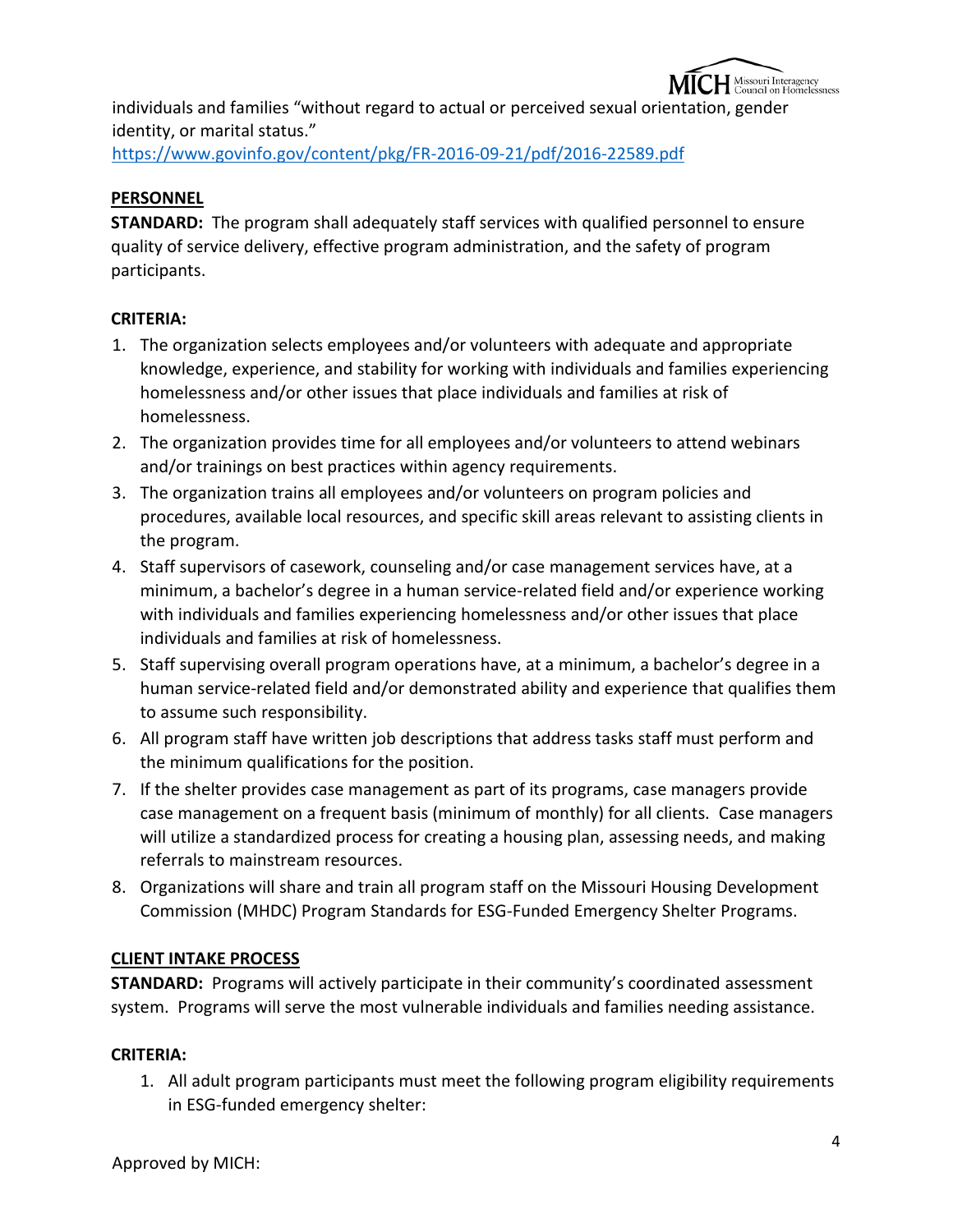

- a. 18 years or older
- b. Literally homeless, imminently at-risk of homelessness, and/or fleeing or attempting to flee domestic violence (see definitions listed above for Category 1, 2, and 4 of the homeless definition)
- 2. All ESG recipients must use the standard order of priority for documenting evidence to determine homeless status and chronically homeless status. Grantees must document in the client file that the agency attempted to obtain the documentation in the preferred order. The order should be as follows:
	- a. Third-party documentation (including HMIS)
	- b. Intake worker observations through outreach and visual assessment
	- c. Self-certification of the person receiving assistance
- 3. Programs can only turn away individuals and families experiencing homelessness from program entry for the following reasons:
	- a. Household makeup (provided it does not violate HUD's Fair Housing and Equal Opportunity requirements): singles-only programs can disqualify households with children; families-only programs can disqualify single individuals
	- b. All program beds are full
	- c. If the program has in residence at least one family with a child under the age of 18, the program may exclude registered sex offenders and persons with a criminal record that includes a violent crime from the program so long as the child resides in the same housing facility (24 CFR 578.93)
	- d. If program does not meet the population criteria for specific shelter yet. i.e. Age specific program. Shelter serves 10-19 and cannot take a child in less than 10 years old or older than 19.
- 4. Programs cannot disqualify an individual or family from entry because of employment status or lack of income.
- 5. Programs cannot disqualify an individual or family because of evictions or poor rental history.
- 6. Programs may make services available and encourage adult household members to participate in program services, but cannot make service usage a requirement to deny initial or ongoing services.
- 7. Programs will maintain release of information, case notes, and all pertinent demographic and identifying data in HMIS as allowable by program type. Paper files should be maintained in a locked cabinet behind a locked door with access strictly reserved for case workers and administrators who need said information.
- Programs may deny entry or terminate services for program specific violations relating to safety and security of program staff and participants.

# **EMERGENCY SHELTER**

**STANDARD:** Shelters will provide safe, temporary housing options that meet participant needs in accordance within guidelines set by the Department of Housing and Urban Development.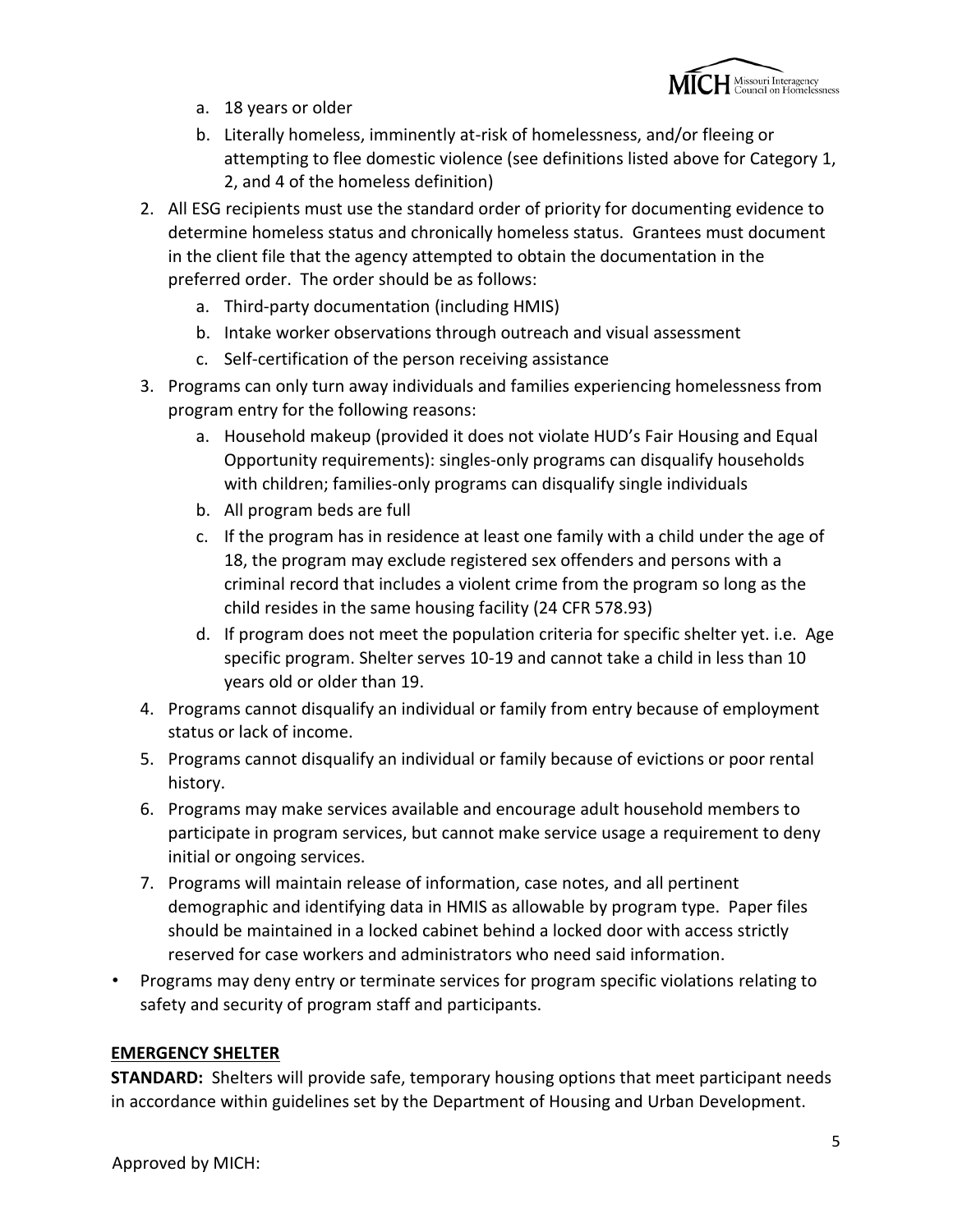

## **CRITERIA:**

- 1. Shelters must meet state or local government safety, sanitation, and privacy standards. Shelters should be structurally sound to protect residents from the elements and not pose any threat to health and safety of the residents.
- 2. Shelters must be accessible in accordance with Section 504 of the Rehabilitation Act, the Fair Housing Act, and Title II of the Americans with Disabilities Act, where applicable.
- 3. Shelters may provide case management, counseling, housing planning, child care, education services, employment assistance, outpatient health services, legal services, life skills training, mental health services, substance abuse treatment, and transportation per 24 CFR 576.102 but cannot deny services to individuals and families unwilling to participate in services. See next section for specific required and optional services shelters must provide.
- 4. Shelters providing shelter to families may not deny shelter to a family on the basis of the age and gender of a child under 18 years of age.
- 5. Shelters must comply with the Lead-Based Paint Poisoning Prevention Act (42 U.S.C. 48214946), the Residential Lead-Based Paint Hazard Reduction Act of 1992 (42 U.S.C. 4851-4956), and implementing regulations in 24 CFR part 35, subparts A, B, H, J, K, M, and R.
- 6. Shelters must actively participate in their community's coordinated assessment system.
- 7. Shelters shall not charge money for any housing or supportive service provided.
- 8. Programs must work to link their clients to permanent housing programs, such as rapid rehousing and permanent supportive housing, in the community.
- 9. Shelters must provide the client with a written copy of the program rules and the termination process before he/she begins receiving assistance
- 10. Service Animal Shelters must have a policy that complies with the regulation for service animals.

#### **SAFETY AND SECURITY**

**STANDARD:** Shelters will maintain safety and security for clients and staff.

#### **CRITERIA:**

- 1. Shelters shall provide a non-discriminatory space for all clients to feel welcome.
- 2. Shelters shall maintain secure facility access for those who are staying in the shelter.
- 3. Shelters shall maintain confidentiality for the clients receiving services.
- 4. Shelters shall support emotionally affirming and physically safe space for clients and staff.
- 5. Clients shall receive a copy of program guidelines including safety and security protocol in the shelter.
- 6. Shelters shall have a disaster plan
	- a. The emergency safety exit plan shall be posted on every level of the shelter and accessible to all clients.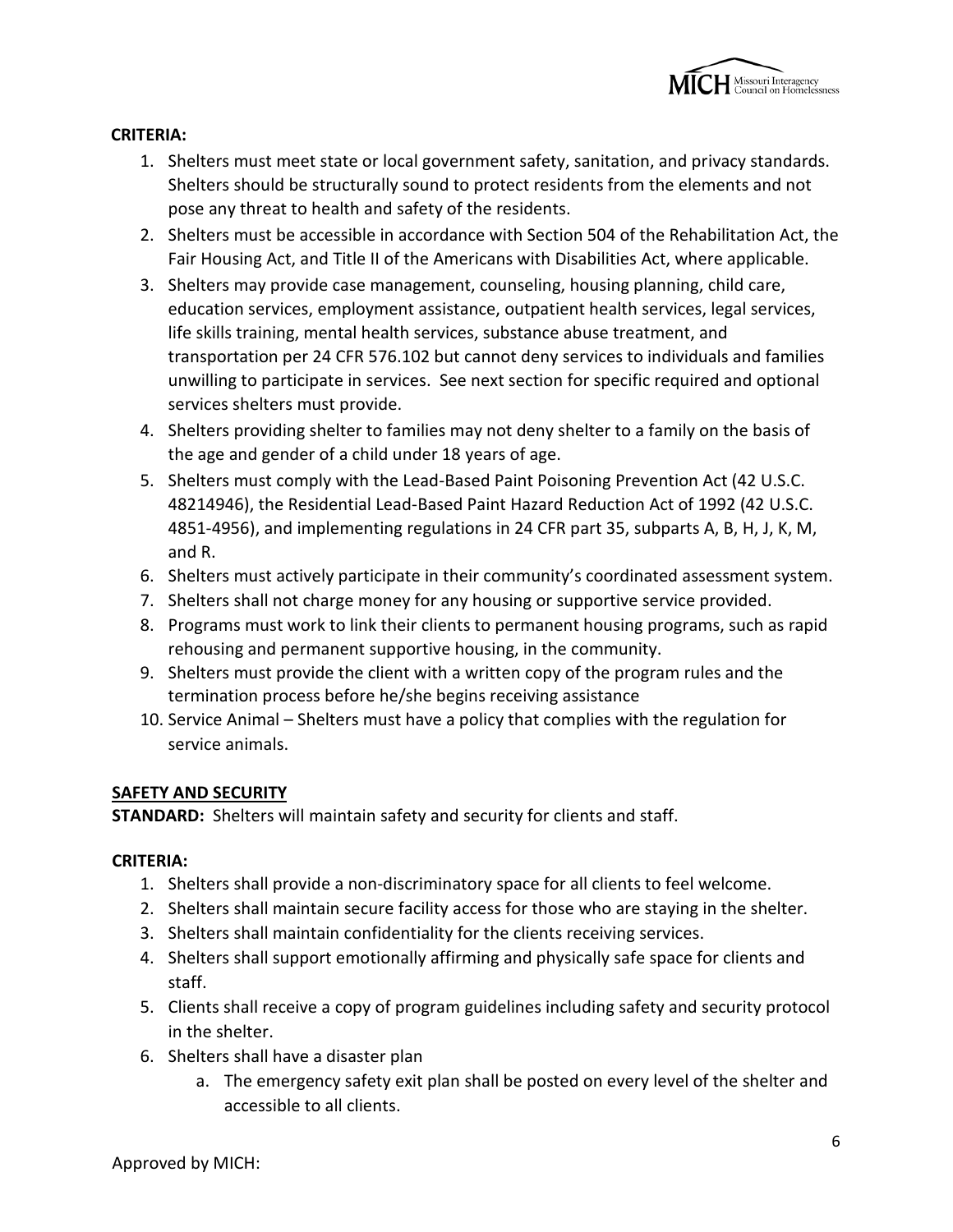

- 7. Shelter shall make sure they maintain the minimum standards from the ESG Habitability Standards Checklist
- 8. Shelters shall maintain a medical storage policy
- 9. Shelters shall have staff maintain certifications on CPR, First Aid,
	- a. Other Certification that could be maintained for the agency based on population
		- i. Med Tech – [http://www.e-mcca.org/missouri-medication-certification](http://www.e-mcca.org/missouri-medication-certification-program/)[program/](http://www.e-mcca.org/missouri-medication-certification-program/)
		- ii. NARCAN Check local resources
		- iii. Crisis Management Check local resources
		- iv. AED <https://www.redcross.org/take-a-class/aed>

## **CASE MANAGEMENT SERVICES**

**STANDARD:** Shelters shall provide access to case management services by trained staff to each head of household in the program.

## **CRITERIA: (Standard available services)**

- 1. Shelter staff offer regular and consistent case management to shelter residents based on the individual's or family's specific needs. Case management includes:
	- a. Assessing, planning, coordinating, implementing, and evaluating the services delivered to the resident(s).
	- b. Assisting clients to maintain their shelter bed in a safe manner and understand how to get along with fellow residents.
	- c. Helping clients to create strong support networks and participate in the community as they desire.
	- d. Creating a path for clients to permanent housing through providing rapid rehousing or permanent supportive housing or a connection to another community program that provides these services.
	- e. If a shelter offers case management as part of its programs, programs shall record measurement of acuity over time, determining changes needed to better serve residents, based on the individual assessment tool each CoC uses.
- 2. Shelter staff or other programs connected to the shelter through a formal or informal relationship will assist residents in accessing cash and non-cash income through employment, mainstream benefits, childcare assistance, health insurance, and others ongoing assistance with basic needs.

# **CRITERIA: (Optional but recommended services, often from other providers)**

- 1. Representative payee services.
- 2. Basic life skills, including housekeeping, grocery shopping, menu planning and food preparation, consumer education, transportation, obtaining vital documents (social security cards, birth certificates, school records).
- 3. Relationship-building and decision-making skills.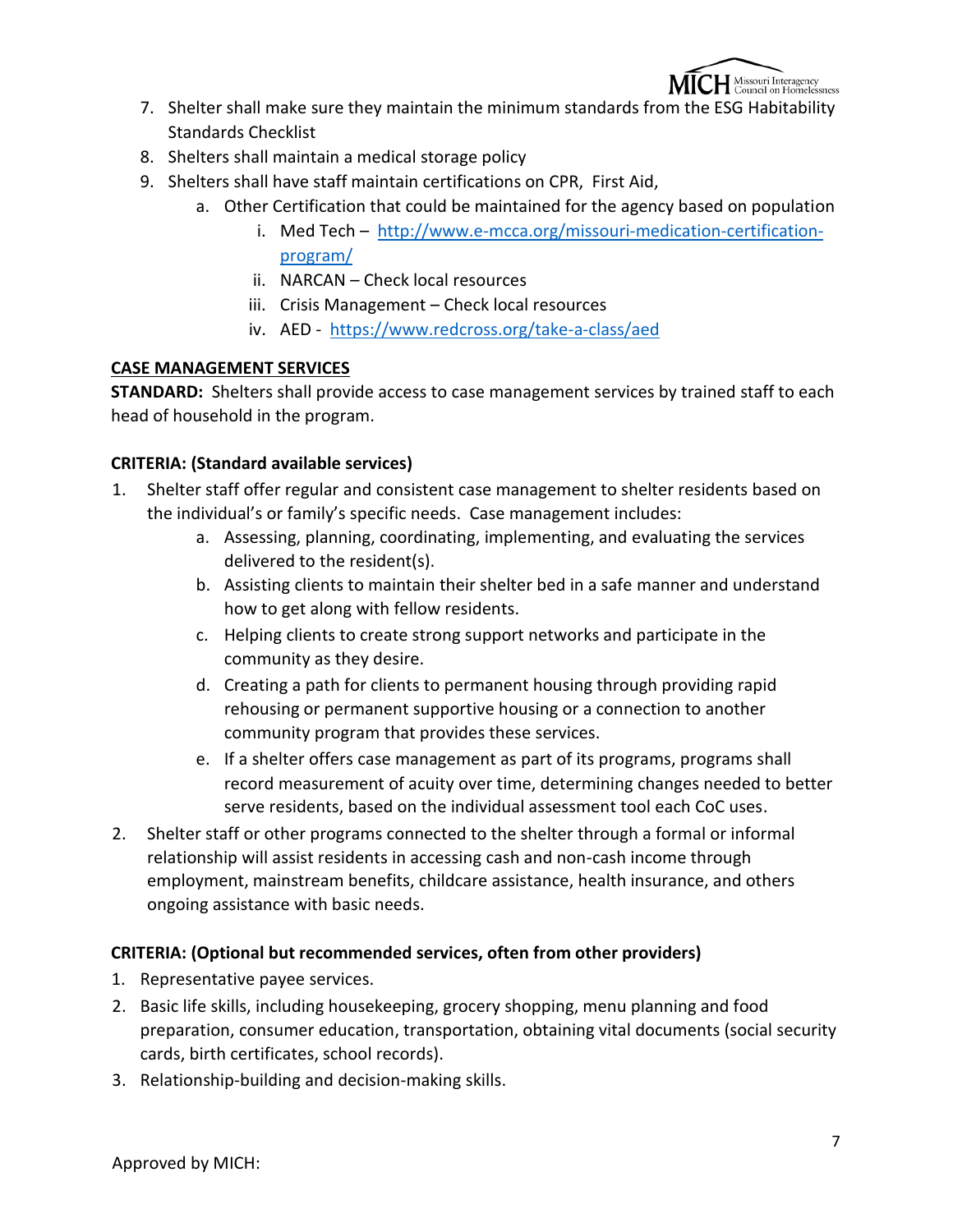

- 4. Education services such as HISET preparation, post-secondary training, and vocational education.
- 5. Employment services, including career counseling, job preparation, resume-building, professional dress, hygiene, and maintenance.
- 6. Behavioral health services such as relapse prevention, crisis intervention, medication monitoring and/or dispensing, outpatient therapy and treatment.
- 7. Physical health services such as routine physicals, health assessments, and family planning.
- 8. Legal services related to civil (rent arrears, family law, uncollected benefits) and criminal matters (warrants, minor infractions).

# **TERMINATION**

**STANDARD:** Termination should be limited to only the most severe cases. Programs will exercise sound judgment and examine all extenuating circumstances when determining if violations warrant program termination. [24 CFR 576.402](https://www.ecfr.gov/cgi-bin/text-idx?SID=367b6ed429c573be45e284083284d774&mc=true&node=pt24.3.576&rgn=div5#se24.3.576_1402)

# **CRITERIA:**

- 1. In general, if a resident violates program requirements, the shelter may terminate assistance in accordance with a formal process established by the program that recognizes the rights of individuals and families affected. The program is responsible for providing evidence that it considered extenuating circumstances and made significant attempts to help the client continue in the program.
- 2. Shelters must provide the client with a written copy of the program rules and the termination process before he/she begins receiving assistance.
- 3. Termination may carry a barred list when a client has presented a terminal risk to staff or other clients. If a barred client presents him/herself at a later date, programs should review the case to determine if the debarment can be removed to give the program a chance to provide further assistance at a later date.
- 4. Written notice of termination reason and grievance procedure should be given to client at time of termination

# **GRIEVENCE**

**STANDARD:** Shelters will maintain a grievance process for clients terminated from programs, clients to file complaint about staff and other clients.

# **CRITERIA:**

- 1. Programs should have a formal, established grievance process in its policies and procedures for residents who feel the shelter wrongly terminated assistance.
- 2. The Grievance process should contain the following:
	- a. Compliant should be in writing
	- b. Follow up should have a timeline before going to the next level
	- c. An appeal process and timeline for grievance to be submitted
	- d. Investigation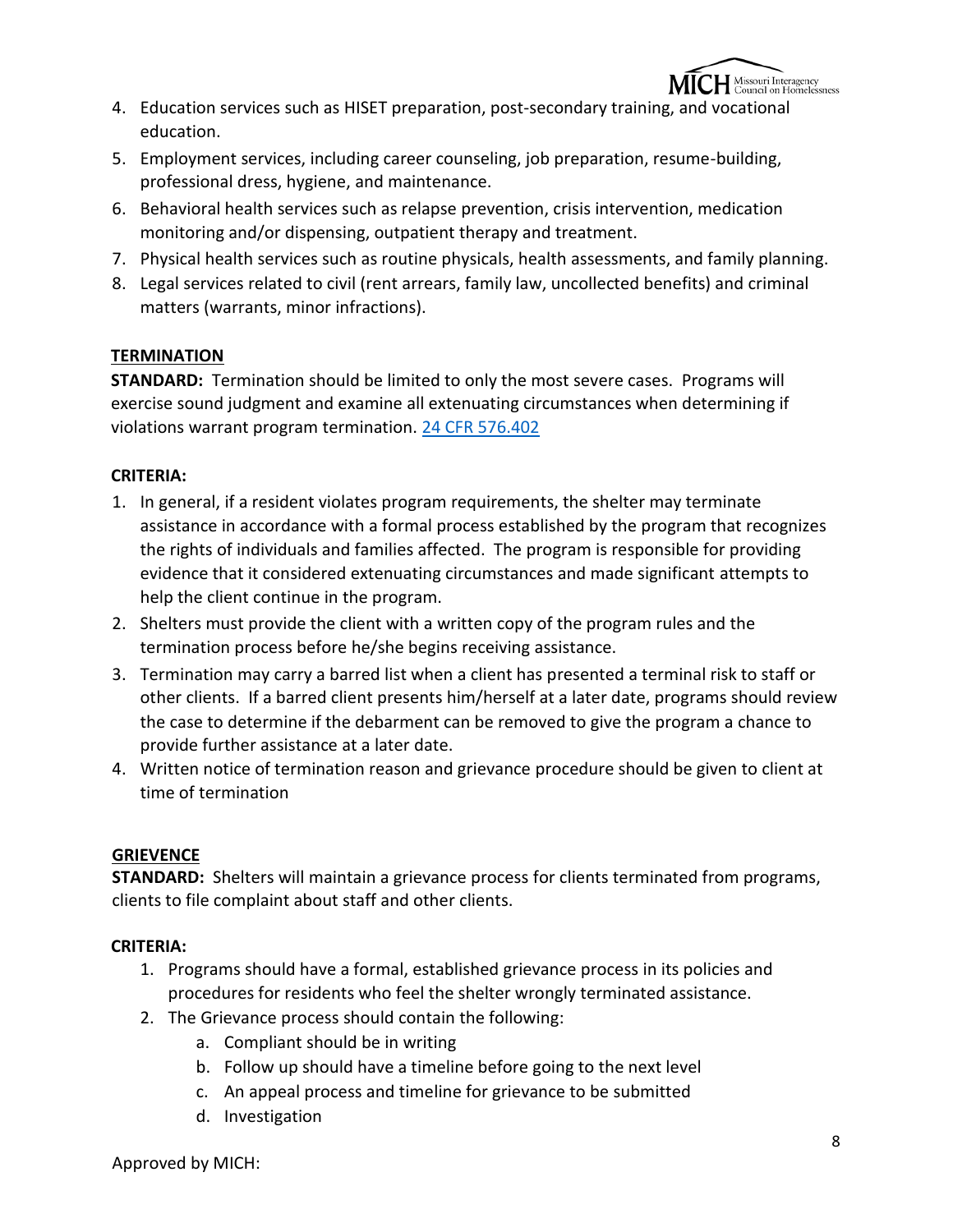

- e. Grievance meeting
- f. Decision
- g. Appeal
- h. Due Process toward a potential client exit
- i. Optional
	- i. Informal action

## **CLIENT FILES**

**STANDARD:** Shelters will keep all client files up-to-date and confidential to ensure effective delivery and tracking of services.

## **CRITERIA:**

- 1. Client files should, at a minimum, contain all information and forms required by HUD and the state ESG office, service plans, case notes, referral lists, and service activity logs including services provided directly by the shelter program and indirectly by other community service providers. ESG requires:
	- a. Documentation of homeless status (see above for the priority of types of documentation)
	- b. Determination of ineligibility, if applicable, which shows the reason for this determination
	- c. Annual income evaluation
	- d. Documentation of using the community's coordinated assessment system
- 2. All client information should be entered into HMIS, or a comparable database, in accordance with data quality, timeliness, and additional requirements found in the agency and user participation agreements. At a minimum, programs must record the date the client enters and exits the program, enter HUD required data elements, and update the client's information as changes occur.
- 3. Programs must maintain the security and privacy of written client files and shall not disclose any client-level information without written permission of the client as appropriate, except to program staff and other agencies as required by law. Clients must give informed consent to release any client identifying data to be utilized for research, teaching, and public interpretation. All programs must have a consent for release of information form for clients to use to indicate consent in sharing information with other parties.
- 4. All records pertaining to ESG funds must be retained for up to 5 years or the participant records must be retained for 5 years after the expenditure of all funds from the grant under which the program participant was served. Agencies may substitute original written files with microfilm, photocopies, or similar methods.

# **EVALUATION AND PLANNING**

**STANDARD:** Shelters will conduct ongoing planning and evaluation to ensure programs continue to meet community needs for individuals and families experiencing homelessness.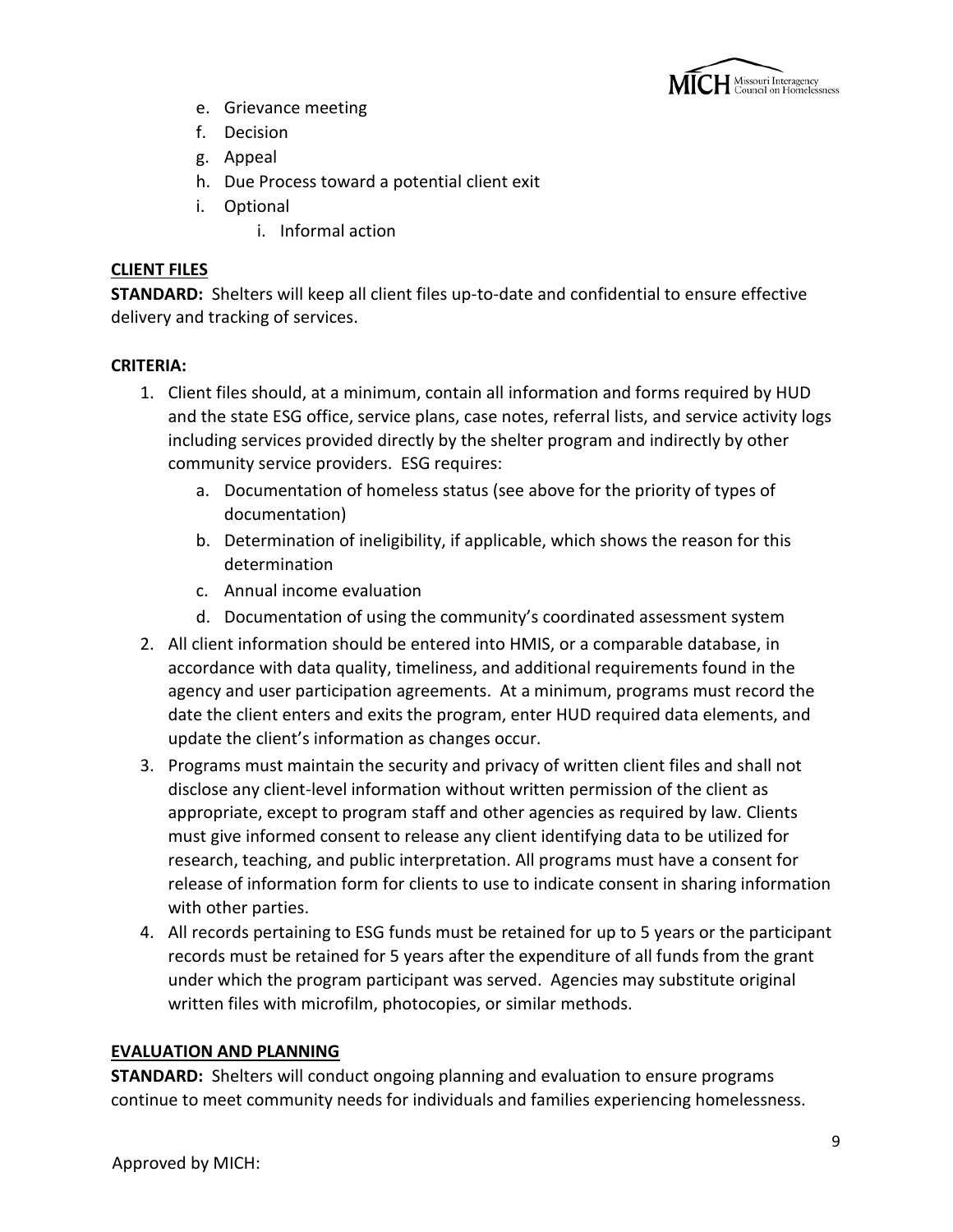

## **CRITERIA:**

- 1. Agencies maintain written goals and objectives for their services to meet outcomes required by ESG.
- 2. Programs review case files of clients to determine if existing services meet their needs. As appropriate, programs revise goals, objectives, and activities based on their evaluation.
- 3. Programs conduct, at a minimum, an annual evaluation of their goals, objectives, and activities, making adjustments to the program as needed to meet the needs of the community.
- 4. Programs regularly review project performance data in HMIS or comparable database to ensure reliability of data. Programs should review this information, at a minimum, quarterly.